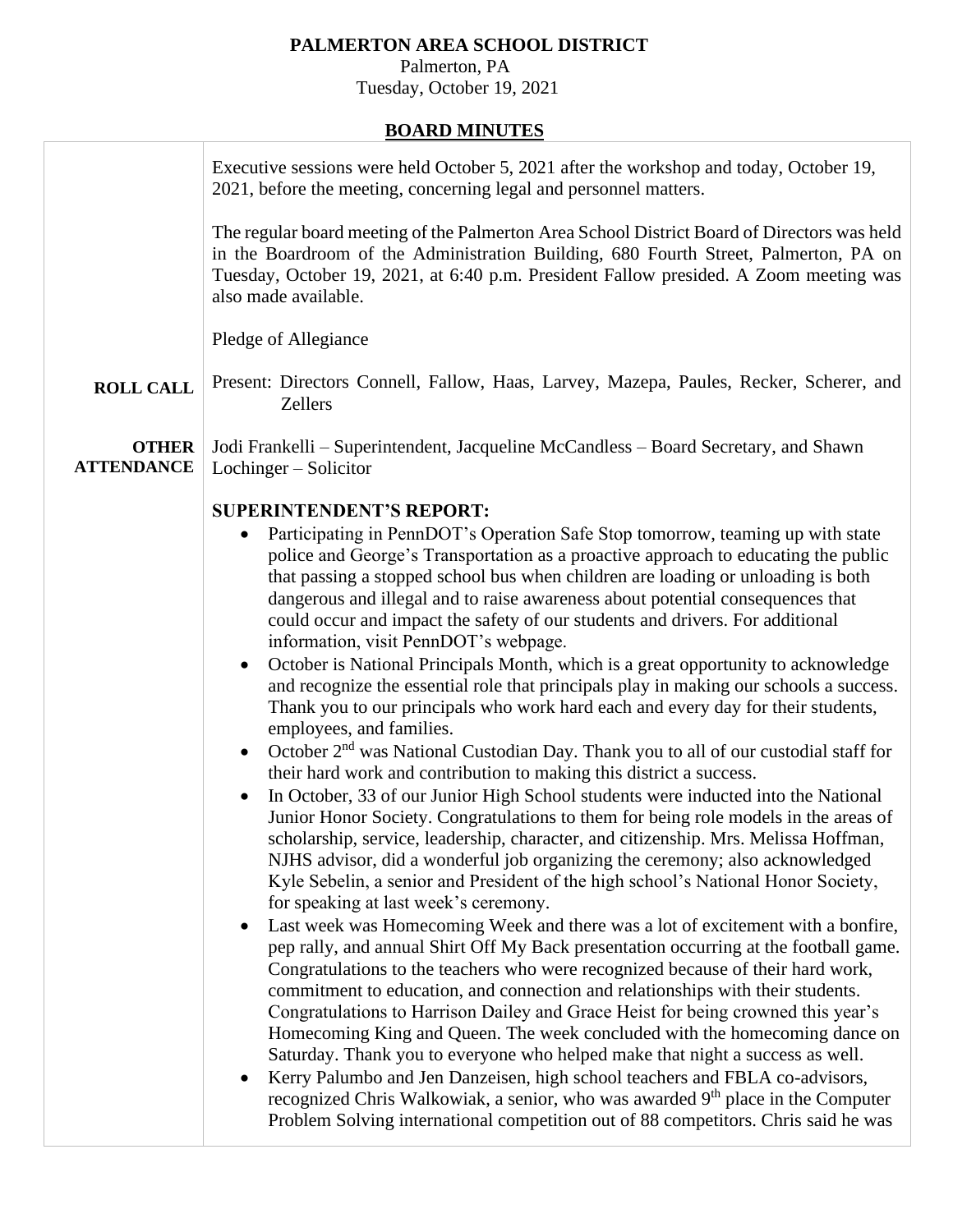excited to get the award and to place on a global level. Ms. Palumbo and Ms. Danzeisen stated this is their  $10<sup>th</sup>$  year with FBLA and have 82 members this year.

• Ralph Andrews, S.S. Palmer/Parkside Principal, honored Sofia Mendes, custodian, and Kristina Manning, guidance counselor, who were recently recognized by the Carbon County Chapter of PA Association of School Retirees when each were awarded the 2020 Loretta Woodson Award for an outstanding job within the district and going above the call of duty to provide all with unmatched love and passion for our community; thanked them for their dedication and congratulated them for this much-deserved award.

## **BUSINESS MANAGER'S REPORT:**

- As a result of the interview by Moody's Credit Ratings Agency, we will maintain our A1 rating. The district is close to a credit upgrade because of its strong financial position and management but would not get the upgrade at this time for reasons out of control of our district, such as residential wealth and income. Future development within the district boundaries could spur a future upgrade; the A1 rating is very good for a district our size in a rural area.
- The Act 1 index has been released statewide as 3.4%. Palmerton's adjusted index is 4.6% for fiscal year 2022-2023, up from 4.1% last year and is at its highest in over ten years. The Act 1 index is the amount the district is able to raise taxes without seeking exceptions from the state or through referendum.
- Auditor General issued their Performance Audit report for years ending July 1, 2015- June 30, 2019. There were a few areas of deficiency noted and as a result, the administration is working on a Correction Action Plan to address these areas. The Correction Action Plan will be presented at the November workshop and will be on the November 16, 2021 board agenda for approval.
- This week our Series of 2016 bonds were refinanced into a series of 2021-A bonds for a savings of \$907,000. This is more savings than the original estimate which will have an immediate effect on our budget process by saving \$87,000 this current fiscal year and \$103,000 next year.
- Over the last 12 months, we have produced \$2.3m in savings, which will equate to between \$125,000 and \$200,000 annually until 2036, all without incurring any additional years or costs.

## **BOARD MEMBER REPORTS:**

- Director Haas CLIU/Library:
	- o Library will begin presentations, "Making Space for Autism", "Understanding Autism", and "What is an End of Life Doula?"; info and registration on website
	- o CLIU had presentation from the Youth Forestry Camp, a detention home for students to receive education and a second chance for students as an outplacement system
- Director Zellers PSBA:
	- o Schools may use ESSER money to hire new school bus drivers to try to negate the driver shortage; also PennDOT is contacting CDL drivers to work as bus drivers
	- $\circ$  Fall Virtual Advocacy Day on October 14<sup>th</sup> with 150 school participating where members discussed with legislators the successes and challenges within their district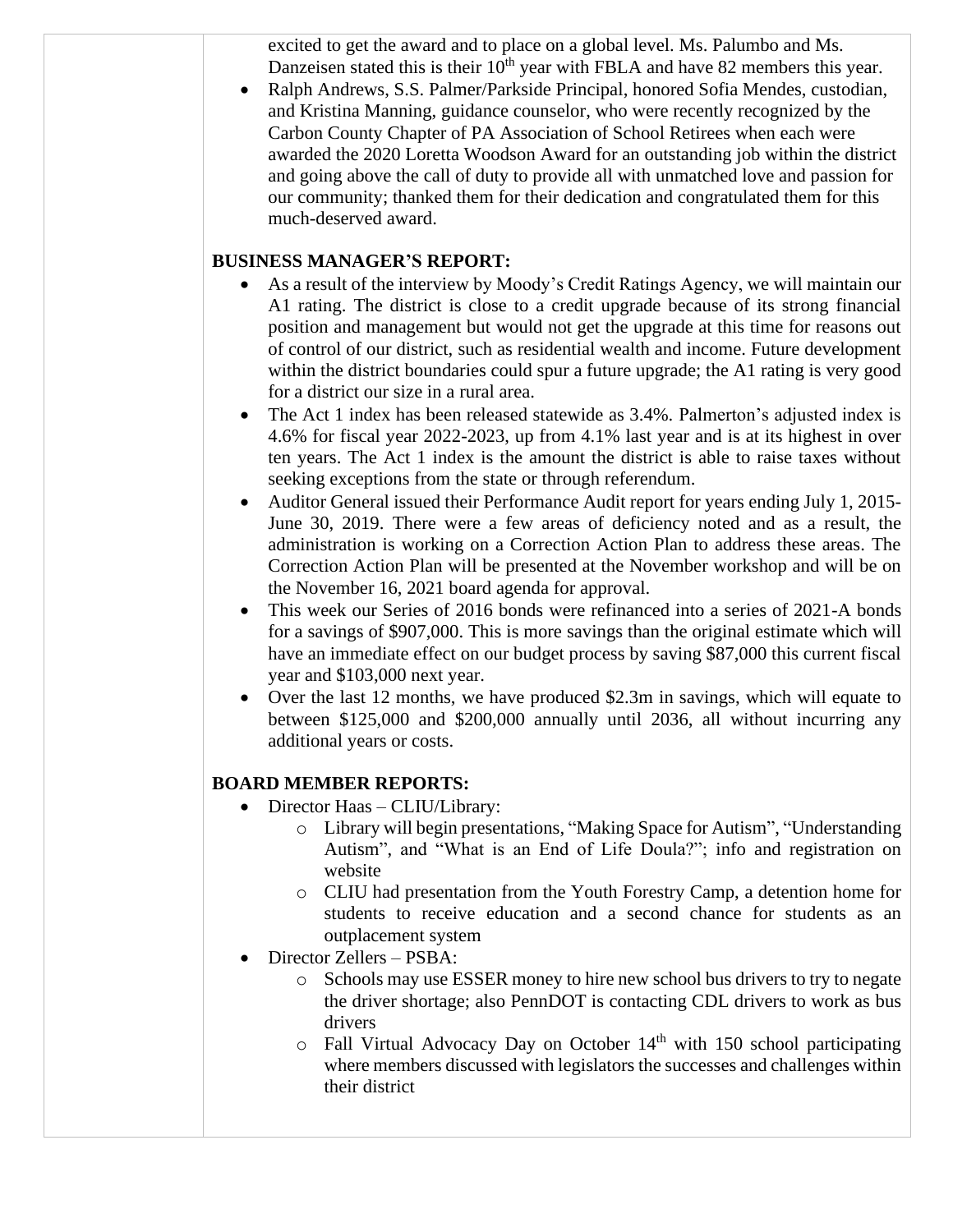|                                                  | $\circ$<br>speaking out<br>$\circ$<br>funding currently works<br>Director Larvey - LCCC:<br><b>PUBLIC PARTICIPATION:</b> | PSBA withdrew membership from the National School Board Association due<br>to NSBA's push to label community members as domestic terrorists for<br>Asking us to contact chambers and county commissioners to present<br>information on charter school reform and how it affects districts and how the<br>o Recent audit had no findings; complimented on wise use of money |                            |                          |
|--------------------------------------------------|--------------------------------------------------------------------------------------------------------------------------|----------------------------------------------------------------------------------------------------------------------------------------------------------------------------------------------------------------------------------------------------------------------------------------------------------------------------------------------------------------------------|----------------------------|--------------------------|
|                                                  | None<br>$\bullet$                                                                                                        |                                                                                                                                                                                                                                                                                                                                                                            |                            |                          |
| <b>BOARD</b><br><b>MEETING</b><br><b>MINUTES</b> | minutes from September 21, 2021.                                                                                         | Director Scherer moved, seconded by Director Connell, to approve the board meeting                                                                                                                                                                                                                                                                                         |                            |                          |
|                                                  | Aye Votes: All Directors Present.<br>Nay Votes: None. Motion Carried.                                                    |                                                                                                                                                                                                                                                                                                                                                                            |                            |                          |
| <b>CONSENT</b><br><b>AGENDA</b>                  | agenda.                                                                                                                  | Director Zellers moved, seconded by Director Mazepa, to approve the attached consent                                                                                                                                                                                                                                                                                       |                            |                          |
|                                                  | Aye Votes: All Directors Present.<br>Nay Votes: None. Motion Carried.                                                    |                                                                                                                                                                                                                                                                                                                                                                            |                            |                          |
|                                                  |                                                                                                                          | <b>CONSENT AGENDA:</b>                                                                                                                                                                                                                                                                                                                                                     |                            |                          |
| <b>FINANCIAL</b><br><b>REPORTS</b>               | <b>Approved Accounts Payable Reports</b><br><b>Approved Treasurer's Reports</b>                                          |                                                                                                                                                                                                                                                                                                                                                                            |                            |                          |
|                                                  | Approved budget transfers                                                                                                |                                                                                                                                                                                                                                                                                                                                                                            |                            |                          |
| <b>CAFETERIA</b><br><b>HIRED</b>                 | 2021                                                                                                                     | Approved Jamie Bass as cafeteria worker at a rate of \$13.85 per hour effective October 20,                                                                                                                                                                                                                                                                                |                            |                          |
| <b>SUB CAFETERIA</b><br><b>HIRED</b>             | October 20, 2021                                                                                                         | Approved Donna Winter as substitute cafeteria worker at a rate of \$10.00 per hour effective                                                                                                                                                                                                                                                                               |                            |                          |
| <b>COACHES</b><br><b>HIRED</b>                   | Approved the following coaches for the 2021-2022 school year effective October 20, 2021:                                 |                                                                                                                                                                                                                                                                                                                                                                            |                            |                          |
|                                                  | <b>Tyler Svetik</b>                                                                                                      | <b>Baseball Head Coach</b>                                                                                                                                                                                                                                                                                                                                                 |                            | \$4,136                  |
|                                                  | Janice Blose                                                                                                             | Swim Volunteer Coach                                                                                                                                                                                                                                                                                                                                                       |                            | $-$                      |
|                                                  | Julia Dougherty                                                                                                          | Swim Volunteer Coach                                                                                                                                                                                                                                                                                                                                                       |                            | $\qquad \qquad -$        |
|                                                  | Nathan Newborg                                                                                                           | Boys' Basketball Volunteer Assistant Coach                                                                                                                                                                                                                                                                                                                                 |                            | $\overline{\phantom{m}}$ |
| <b>RESIGNATIONS</b>                              | Accepted the following resignations:                                                                                     |                                                                                                                                                                                                                                                                                                                                                                            |                            |                          |
|                                                  | Emily Jean Chukoskie                                                                                                     | Title 1 Reading Specialist                                                                                                                                                                                                                                                                                                                                                 | Effective October 6, 2021  |                          |
|                                                  | Darlene Dugan                                                                                                            | <b>Instructional Assistant</b>                                                                                                                                                                                                                                                                                                                                             | Effective October 22, 2021 |                          |
|                                                  | Linda Smith                                                                                                              | Cafeteria Worker                                                                                                                                                                                                                                                                                                                                                           | Effective October 5, 2021  |                          |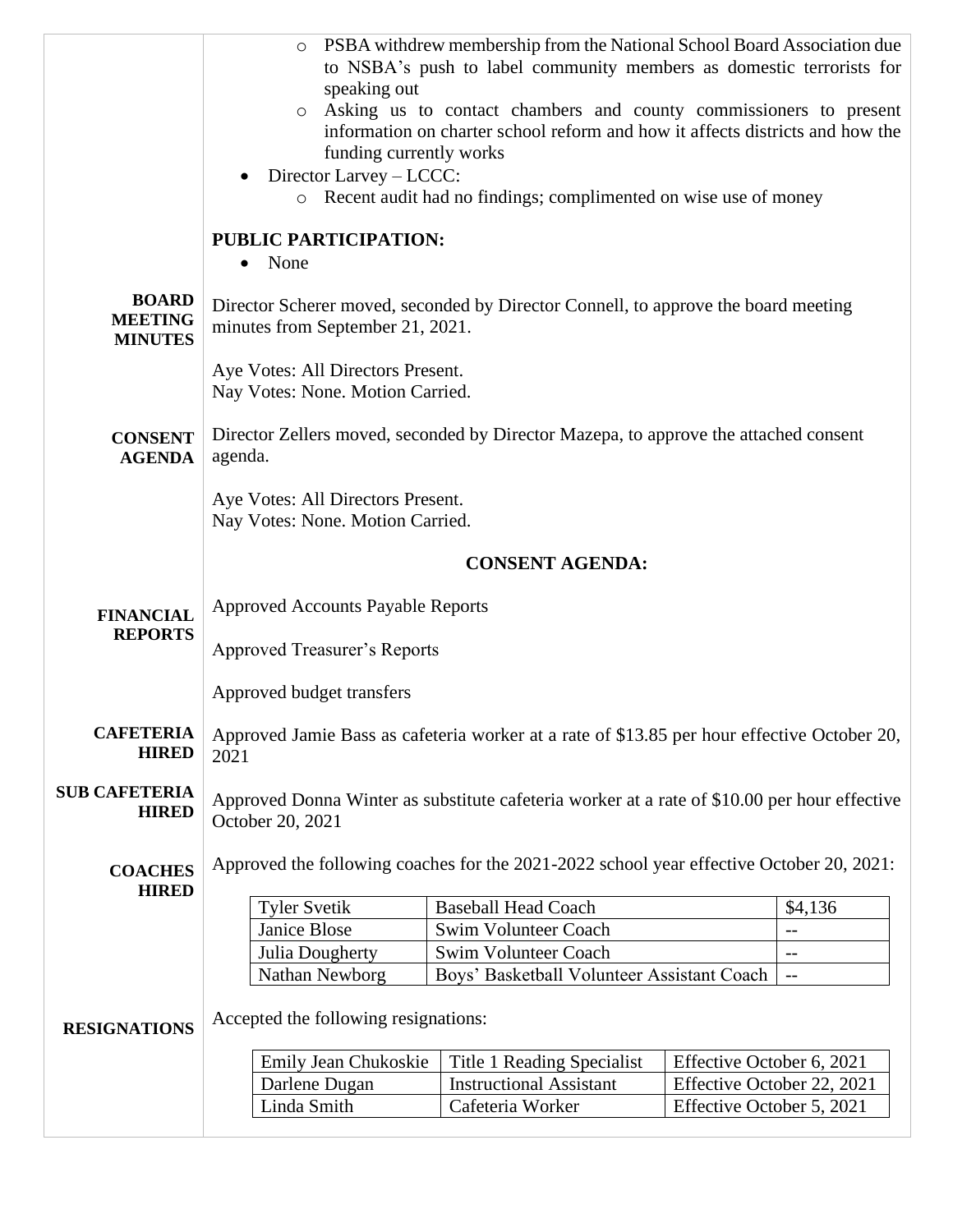|                                      |                                                                                                                     |                                                                           |                                                                                                                                                      | Effective at the conclusion                                                                                                                                                      |
|--------------------------------------|---------------------------------------------------------------------------------------------------------------------|---------------------------------------------------------------------------|------------------------------------------------------------------------------------------------------------------------------------------------------|----------------------------------------------------------------------------------------------------------------------------------------------------------------------------------|
|                                      |                                                                                                                     | William Zeky                                                              | <b>Head Cross Country Coach</b>                                                                                                                      | of the 2021-2022 season                                                                                                                                                          |
|                                      |                                                                                                                     |                                                                           |                                                                                                                                                      |                                                                                                                                                                                  |
| <b>UNCOMPENSATED</b><br><b>LEAVE</b> |                                                                                                                     |                                                                           | Approved uncompensated leave for the following employees:                                                                                            |                                                                                                                                                                                  |
|                                      |                                                                                                                     | Employee #520                                                             | From September 7, 2021 through October 29, 2021                                                                                                      |                                                                                                                                                                                  |
|                                      |                                                                                                                     | Employee #570                                                             | From September 20, 2021 through September 23, 2021                                                                                                   |                                                                                                                                                                                  |
|                                      |                                                                                                                     | Employee #571                                                             | From October 1, 2021 through October 13, 2021                                                                                                        |                                                                                                                                                                                  |
|                                      |                                                                                                                     | Employee #572                                                             | From September 29, 2021 through October 5, 2021                                                                                                      |                                                                                                                                                                                  |
|                                      |                                                                                                                     |                                                                           |                                                                                                                                                      |                                                                                                                                                                                  |
| 1 <sup>st</sup> READINGS             |                                                                                                                     | 1) Policy #006 Meetings                                                   | Approved the first readings of the following polices:                                                                                                |                                                                                                                                                                                  |
| POLICIES 006-<br>235-606-610-614-    |                                                                                                                     |                                                                           | 2) Policy #235 Student Rights & Responsibilities                                                                                                     |                                                                                                                                                                                  |
| 615-616-616.1-617-                   |                                                                                                                     | 3) Policy #606 Tax Collection                                             |                                                                                                                                                      |                                                                                                                                                                                  |
| 619-620-626-626.1                    |                                                                                                                     | 4) Policy #610 Purchases Subject to Bid                                   |                                                                                                                                                      |                                                                                                                                                                                  |
|                                      |                                                                                                                     | 5) Policy #614 Payroll Authorization<br>6) Policy #615 Payroll Deductions |                                                                                                                                                      |                                                                                                                                                                                  |
|                                      |                                                                                                                     | 7) Policy #616 Payment of Bills                                           |                                                                                                                                                      |                                                                                                                                                                                  |
|                                      |                                                                                                                     |                                                                           | 8) Policy # 616.1 Electronic Records/Signatures                                                                                                      |                                                                                                                                                                                  |
|                                      |                                                                                                                     | 9) Policy #617 Petty Cash                                                 |                                                                                                                                                      |                                                                                                                                                                                  |
|                                      |                                                                                                                     | 10) Policy #619 District Audit                                            |                                                                                                                                                      |                                                                                                                                                                                  |
|                                      |                                                                                                                     | 11) Policy #620 Fund Balance<br>12) Policy #626 Federal Fiscal Compliance |                                                                                                                                                      |                                                                                                                                                                                  |
|                                      |                                                                                                                     |                                                                           | 13) Policy #626.1 Travel Reimbursement-Federal Programs                                                                                              |                                                                                                                                                                                  |
|                                      |                                                                                                                     |                                                                           |                                                                                                                                                      |                                                                                                                                                                                  |
| 2 <sup>nd</sup> READINGS             |                                                                                                                     |                                                                           | Approved the second readings and adoption of the following polices:                                                                                  |                                                                                                                                                                                  |
| POLICIES 137-<br>137.1-140-140.1-    | 1) Policy #137 Home Education Programs<br>2) Policy #137.1 Extracurricular Participation by Home Education Students |                                                                           |                                                                                                                                                      |                                                                                                                                                                                  |
| 142-229-331-803                      |                                                                                                                     | 3) Policy #140 Charter Schools                                            |                                                                                                                                                      |                                                                                                                                                                                  |
|                                      |                                                                                                                     |                                                                           | 4) Policy #140.1 Extracurricular Participation by Charter/Cyber Charter Students                                                                     |                                                                                                                                                                                  |
|                                      |                                                                                                                     | 5) Policy #142 Migrant Students                                           |                                                                                                                                                      |                                                                                                                                                                                  |
|                                      |                                                                                                                     | 6) Policy #229 Student Fundraising<br>7) Policy #331 Job Related Expenses |                                                                                                                                                      |                                                                                                                                                                                  |
|                                      |                                                                                                                     | 8) Policy #803 School Calendar                                            |                                                                                                                                                      |                                                                                                                                                                                  |
|                                      |                                                                                                                     |                                                                           |                                                                                                                                                      |                                                                                                                                                                                  |
| <b>MOU DENTAL</b><br><b>VAN</b>      |                                                                                                                     |                                                                           |                                                                                                                                                      | Approved the Memorandum of Understanding between Star Community Health, Inc., and<br>Palmerton Area School District for mobile dental van services for the 2021-2022 school year |
|                                      |                                                                                                                     |                                                                           |                                                                                                                                                      |                                                                                                                                                                                  |
| <b>MOU UNITED</b>                    |                                                                                                                     |                                                                           |                                                                                                                                                      | Approved the Memorandum of Understanding between United Way of the Greater Lehigh                                                                                                |
| <b>WAY</b>                           |                                                                                                                     |                                                                           |                                                                                                                                                      | Valley-AmeriCorps PennServe Program Sponsor and Palmerton Area School District with a                                                                                            |
|                                      |                                                                                                                     |                                                                           | cost share of \$2,500.00 for services from October 20, 2021 through July 31, 2022                                                                    |                                                                                                                                                                                  |
| <b>MOU</b>                           |                                                                                                                     |                                                                           |                                                                                                                                                      | Approved the Memorandum of Understanding between PathStone Corporation and                                                                                                       |
| <b>PATHSTONE</b>                     |                                                                                                                     |                                                                           |                                                                                                                                                      | Palmerton Area School District for services from October 20, 2021 through October 20, 2022                                                                                       |
|                                      |                                                                                                                     |                                                                           |                                                                                                                                                      |                                                                                                                                                                                  |
| <b>HOMECOMING</b><br>DJ              |                                                                                                                     |                                                                           | Approved retroactively the contract for services of 4D Karaoke/DJ Services for the<br>Homecoming Dance on October 16, 2021 in the amount of \$375.00 |                                                                                                                                                                                  |
|                                      |                                                                                                                     |                                                                           |                                                                                                                                                      |                                                                                                                                                                                  |
| <b>HALLOWEEN DJ</b>                  |                                                                                                                     |                                                                           | Approved the contract for Nick Romano DJ Service for the Junior High School Halloween                                                                |                                                                                                                                                                                  |
|                                      |                                                                                                                     |                                                                           | Dance on October 29, 2021 in the amount of \$200.00                                                                                                  |                                                                                                                                                                                  |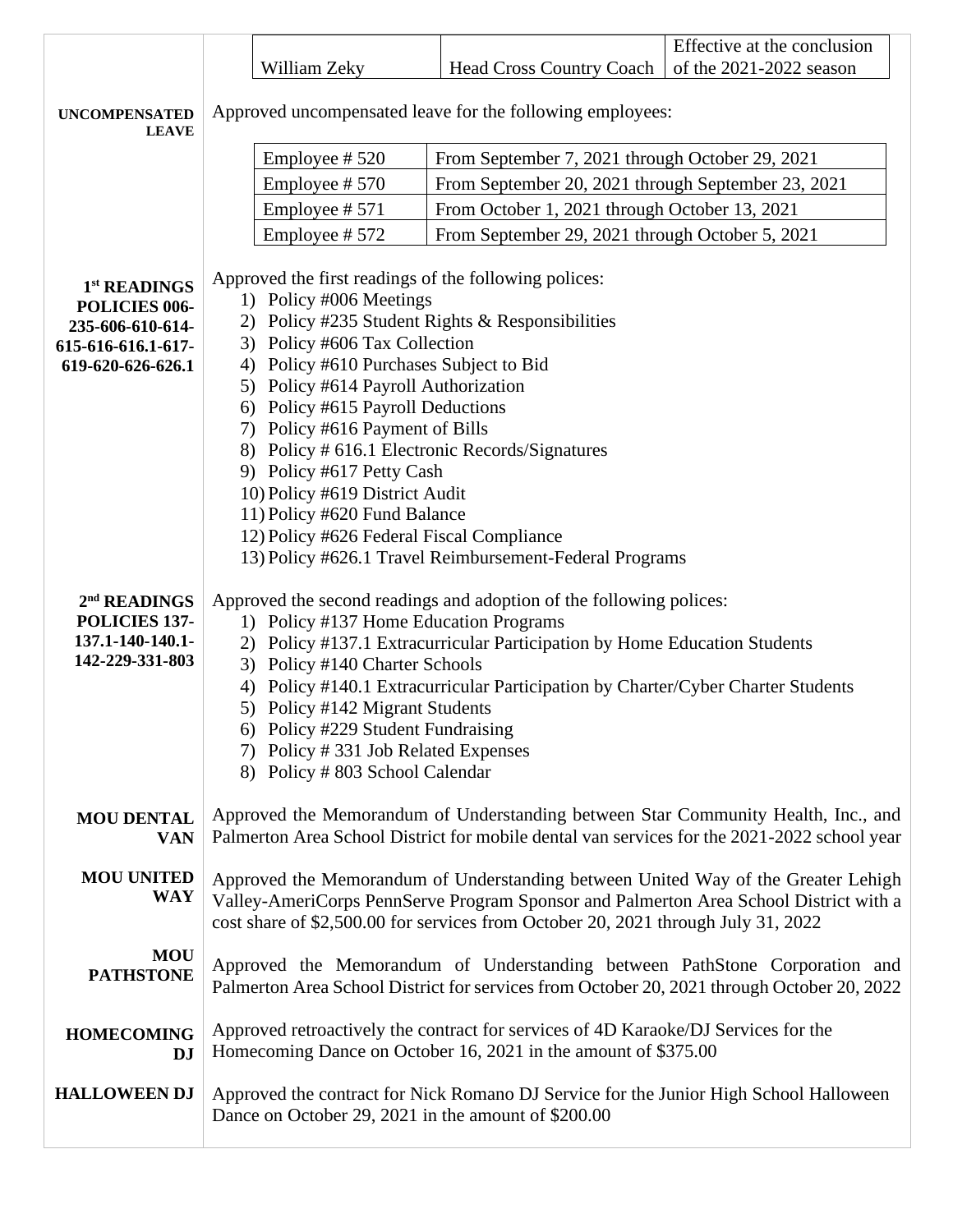|                                                          | <b>Total:</b>                                                                                                                                                                                                                  |                      | \$143,765.22                   | \$152,199.26                   |  |
|----------------------------------------------------------|--------------------------------------------------------------------------------------------------------------------------------------------------------------------------------------------------------------------------------|----------------------|--------------------------------|--------------------------------|--|
|                                                          | School Leaders' Liability                                                                                                                                                                                                      | CM Regent Ins. Co.   | \$20,003                       | \$18,703                       |  |
|                                                          | <b>Cyber Liability</b>                                                                                                                                                                                                         | Houston Casualty Co. | \$7,584.22                     | \$19,004.26                    |  |
|                                                          |                                                                                                                                                                                                                                |                      |                                | exceed                         |  |
|                                                          |                                                                                                                                                                                                                                |                      |                                | Not to                         |  |
|                                                          | Umbrella                                                                                                                                                                                                                       | CM Regent Ins. Co.   | \$12,750                       | \$11,555                       |  |
|                                                          | <b>Equipment Breakdown</b>                                                                                                                                                                                                     | CM Regent Ins. Co.   | \$4,310                        | \$4,390                        |  |
|                                                          | Automobile                                                                                                                                                                                                                     | CM Regent Ins. Co.   | \$6,363                        | \$6,404                        |  |
|                                                          | General Liability and Crime                                                                                                                                                                                                    | CM Regent Ins. Co.   | \$31,353                       | \$29,550                       |  |
|                                                          | Property                                                                                                                                                                                                                       | CM Regent Ins. Co.   | \$61,402                       | \$62,593                       |  |
|                                                          |                                                                                                                                                                                                                                |                      | Premium                        | Premium                        |  |
|                                                          | Coverage                                                                                                                                                                                                                       | <b>Carrier</b>       | <b>Expiring</b><br><b>Term</b> | <b>Proposed</b><br><b>Term</b> |  |
| <b>RENEWALS</b>                                          | renewal effective November 12, 2021.                                                                                                                                                                                           |                      |                                |                                |  |
| <b>INSURANCE</b>                                         | Director Scherer moved, seconded by Director Haas, to approve the district's insurance                                                                                                                                         |                      |                                |                                |  |
|                                                          | <b>END OF CONSENT AGENDA</b>                                                                                                                                                                                                   |                      |                                |                                |  |
|                                                          | Elsa Behler - \$100.00<br>٠<br>Eric & Susan Zerbe - \$50.00<br>Audrey Larvey - \$50.00                                                                                                                                         |                      |                                |                                |  |
|                                                          | Michael & Melissa Martinez - \$100.00<br>Carol Thomas - \$25.00<br>$\bullet$                                                                                                                                                   |                      |                                |                                |  |
|                                                          | Accepted the following donations to the general fund in the amount of \$325.00 to benefit<br>Towamensing Elementary in memory of Diane Morgan:                                                                                 |                      |                                |                                |  |
|                                                          | Used weight room equipment                                                                                                                                                                                                     |                      |                                |                                |  |
|                                                          | Accepted the following donations from St. Luke's University Health Network:<br>Teamwear for administration and athletic staff from BSN Sports with a value of<br>approximately \$2,500.00                                      |                      |                                |                                |  |
|                                                          |                                                                                                                                                                                                                                |                      |                                |                                |  |
| <b>DONATIONS</b>                                         | Accepted the donation in the amount of \$1,000.00 from McClure Company to the<br>Environmental Activity Club for revitalization of the high school courtyard                                                                   |                      |                                |                                |  |
| <b>SUPERINTENDENT</b><br><b>CONFERENCE</b>               | Approved Dr. Jodi Frankelli to attend the CLIU #21 Superintendents Leadership Conference<br>in Hershey, PA, on November 3-5, 2021 at a cost not to exceed \$87.36                                                              |                      |                                |                                |  |
| <b>WRESTLING</b><br><b>TOURNAMENT</b>                    | Approved the Contract for Contests Under PIAA Rules in the amount of \$450.00 for varsity<br>team participation in the Governor Mifflin High School Wrestling Tournament on December<br>29 and 30, 2021                        |                      |                                |                                |  |
| <b>THEATREWORLD</b><br><b>BACKDROP</b><br><b>RENTALS</b> | Approved the lease/rental agreement with TheatreWorld Backdrops, LLC, for three backdrop<br>rentals for the Drama Activity Club from November 22, 2021 through December 5, 2021 at<br>a cost of \$2,167.42                     |                      |                                |                                |  |
| <b>FBLA</b><br><b>WORKSHOP</b>                           | Approved Kerry Palumbo and six FBLA student members to attend the FBLA State<br>Leadership Workshop at Kalahari Resort in Pocono Manor, PA on October 31 through<br>November 1, 2021. All costs paid through FBLA fundraisers. |                      |                                |                                |  |